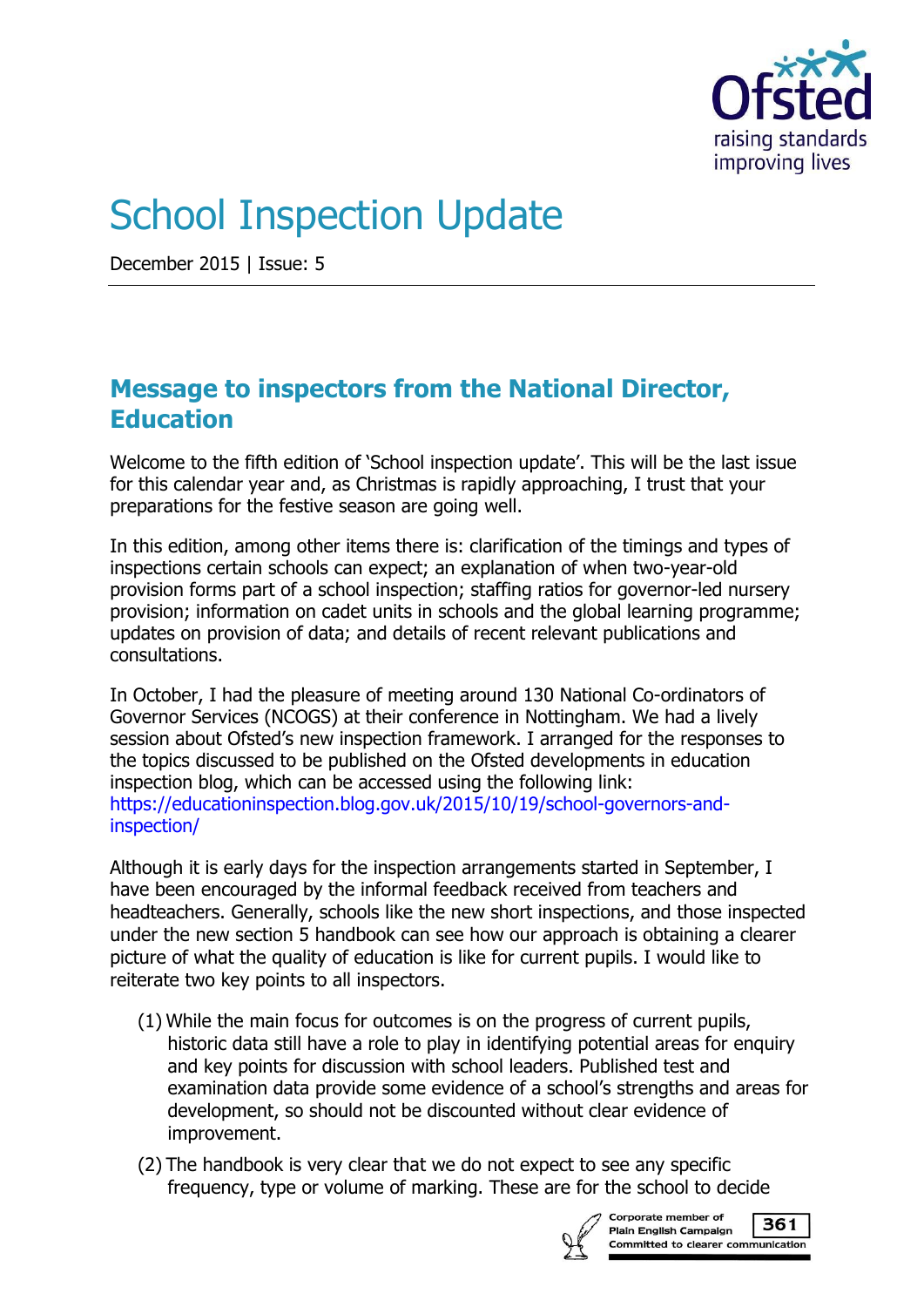

through its assessment policy. If inspectors identify that the school's assessment policy is not being applied adequately, the correct place to reflect this is in the effectiveness of leadership and management.

A full evaluation of the new inspection arrangements for the first term is being undertaken now, so I will identify key learning points in issue 6 of School inspection update.

Thank you for all the hard work you have put in to ensure that we have had a successful start to the new inspection arrangements. I do hope you have a merry Christmas and a happy new year.

Best wishes

**Sean Harford HMI National Director, Education**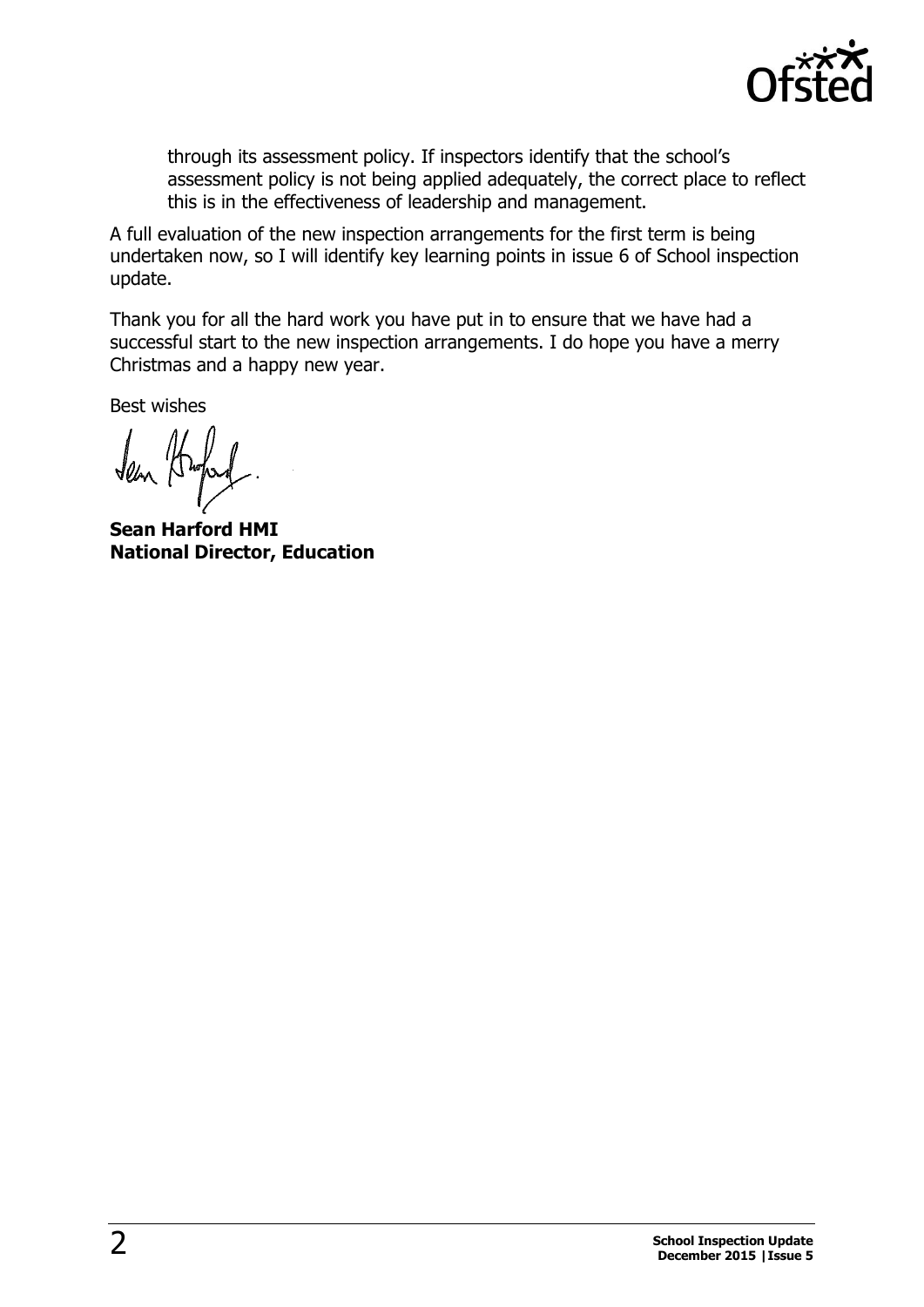

# **Inspection arrangements for new publicly funded schools**

Earlier this term, we published a statement about the timing of initial section 5 inspections for new schools. On 2 December, we followed this up with a more detailed statement covering new schools, academy converters and schools that undergo changes in coverage, for example amalgamation or adding a key stage. This statement is available at [www.gov.uk/government/publications/how-ofsted-will](https://www.gov.uk/government/publications/how-ofsted-will-inspect-academy-schools-including-free-schools)[inspect-academy-schools-including-free-schools](https://www.gov.uk/government/publications/how-ofsted-will-inspect-academy-schools-including-free-schools)

The key points to note are:

- $\blacksquare$  the first inspection of a new school will normally be in its third year of operation
- an academy converter whose predecessor school was judged good will normally receive a section 8 short inspection in line with other good schools. Outstanding schools that are not exempt from section 5 inspection will be eligible for a short inspection
- $\blacksquare$  where a school that was judged good at its last inspection subsequently undergoes significant change, for example adding a key stage, it will normally have a section 5 inspection instead of a short inspection.

HMCI has the discretion, under section 8 of the Education Act 2005, to inspect earlier where he has concerns and will also do this when requested to do so by the Secretary of State.

## **Requires improvement re-inspections**

Regional Directors and Senior HMI will continue to look carefully at scheduling inspections of schools that require improvement and none will be re-inspected later than 30 months from the date of their previous section 5 inspection. However, should schools feel strongly that they would benefit from an inspection before the two year point, we will consider requests for an earlier inspection.

## **Requires improvement non-association independent schools**

We have agreed with the Department for Education (DfE) that progress monitoring inspections of non-association independent schools that require improvement will only take place at the commission of the DfE and where schools are judged to have not met the independent school standards. They are therefore likely to be rare. RI independent schools will be re-inspected within three years of their previous inspection, apart from those judged RI from January 2015. These will be reinspected within two years. This is in line with our commitment to inspect all nonassociation independent schools within three years from September 2015.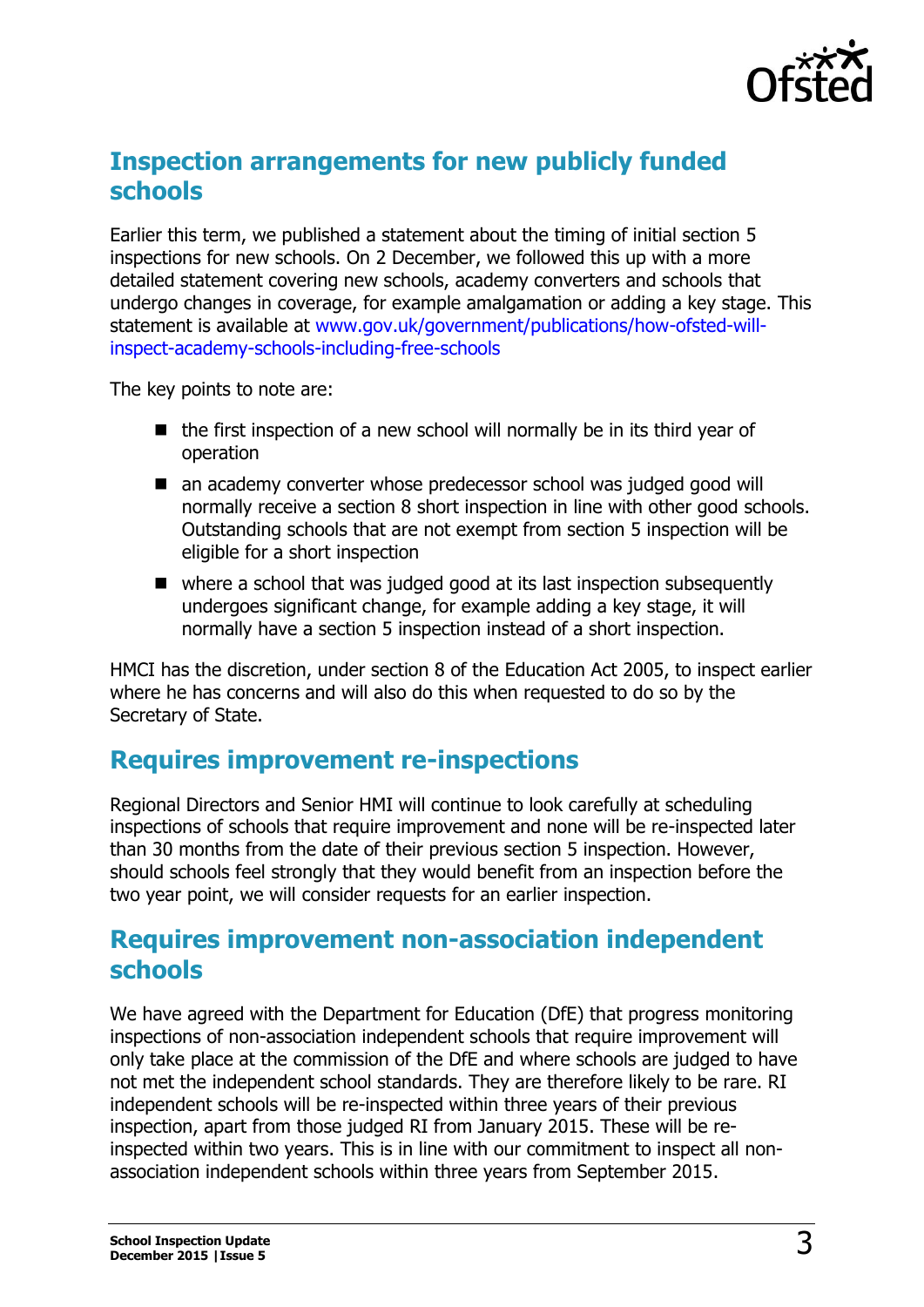

# **Two-year-olds in school run provision**

Since the Small Business, Enterprise and Employment (SBEE) Act came into force in May 2015, schools no longer have to register their provision for two-year-olds on the Early Years Register (EYR) if the following three criteria apply:

- $\blacksquare$  there are no children under the age of two
- $\blacksquare$  the provision is run by the school as part of the school's activities
- $\blacksquare$  at least one child in the provision is a pupil of the school.

Ofsted will inspect the full range of provision as part of the school inspection.

Where early years provision has children under the age of two, it must continue to register on the EYR. Ofsted will inspect such provision of early years providers under the Childcare Act 2006.

Lead inspectors should ensure that they are clear about the arrangements before the start of the school inspection.

## **Staffing ratios and qualification requirements in governor run pre-schools and nurseries in local authority maintained schools**

At the next opportunity, the DfE intends to amend the early years foundation stage [\(EYFS\) framework.](https://www.gov.uk/government/collections/early-learning-and-childcare-guidance-for-early-years-providers) These amendments will allow governor-led nursery provision for three- and four-year-olds (established under section 27) to operate with a ratio of 1:8 where: at least one member of staff holds a full and relevant level 3 qualification, and at least half of all other staff hold a level 2 qualification. Until these changes are implemented, schools affected have been told that they may continue their existing arrangements and do not need to change their staffing as a result of becoming exempt from early years registration. Any provision for registered pupils will still be led by a school teacher as laid out in the EYFS framework.

# **Floor standards**

Inspectors should now use the 2015 primary school floor standards and the school's validated 2015 results shown in performance tables [www.education.gov.uk/schools/performance/](http://www.education.gov.uk/schools/performance/)

The DfE published the floor standards on 10 December in a Statistical First Release (SFR) to accompany the primary school performance tables on [www.gov.uk/government/collections/statistics-key-stage-2.](http://www.gov.uk/government/collections/statistics-key-stage-2) A school will be classed as being below the 2015 floor standards if all of the following apply:

■ fewer than 65% of pupils achieved Level 4 or above in reading, writing and mathematics and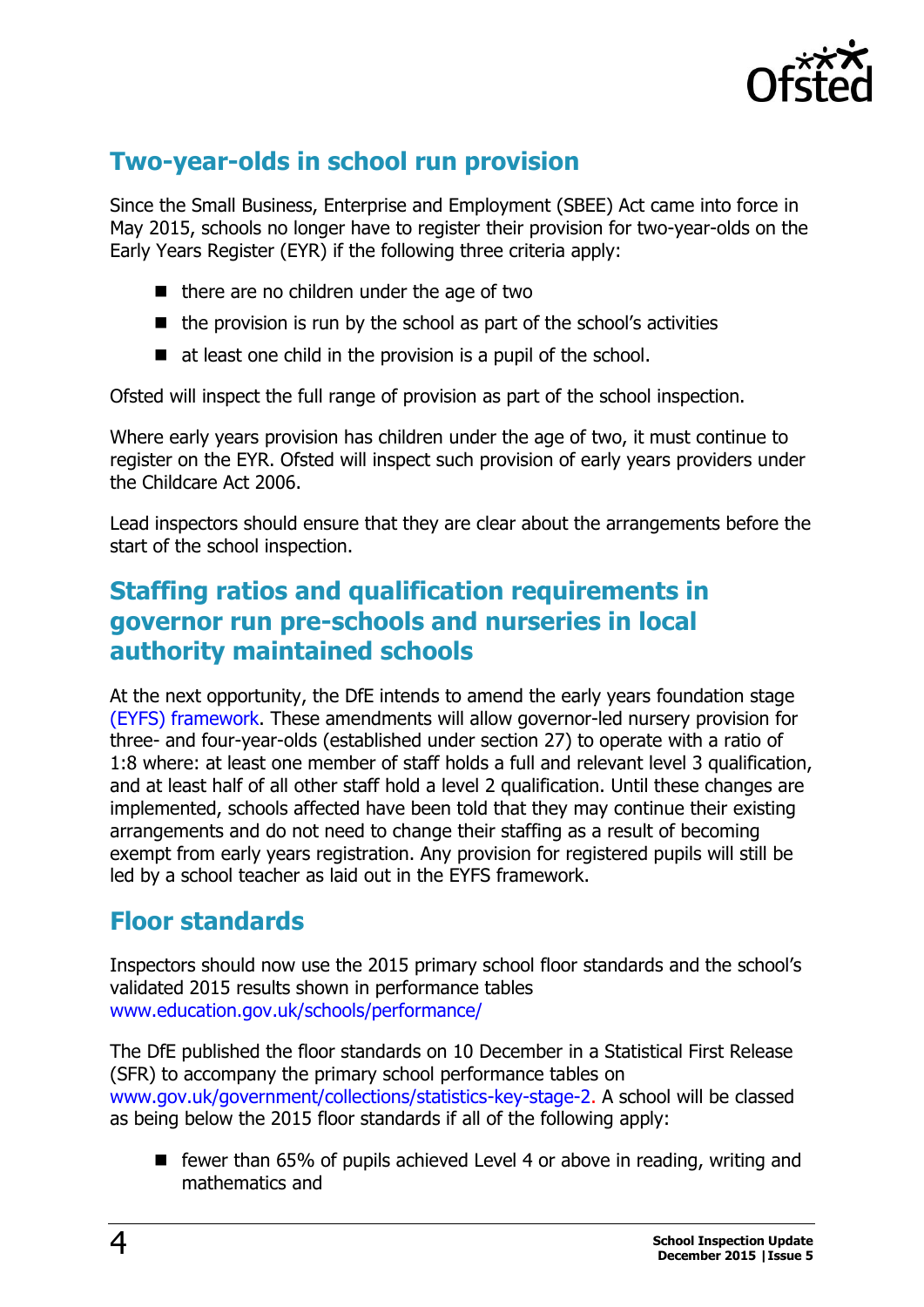

- fewer than 94% of pupils made expected progress in reading and
- fewer than 97% of pupils made expected progress in writing and
- fewer than 93% of pupils made expected progress in mathematics.

The DfE will publish the 2015 floor standards for Key Stage 4 in a SFR on [www.gov.uk/government/collections/statistics-gcses-key-stage-4](https://www.gov.uk/government/collections/statistics-gcses-key-stage-4) to accompany the publication of the secondary school performance tables on 21 January 2016. Inspectors should use the 2015 floor standards and the school's 2015 results shown in performance tables [www.education.gov.uk/schools/performance/](http://www.education.gov.uk/schools/performance/) for inspections taking place after the publication of the SFR. Until then, they should use the 2014 floor standards and 2014 results, as shown on the front page of the 2015 unvalidated inspection dashboards.

When the 2015 validated inspection dashboards are published, they will contain the 2015 floor standards and indicate whether the school has met them.

## **Key Stage 2 to 4 progress for pupils with prior attainment based only on teacher assessment**

Of pupils who completed Key Stage 4 in 2015, 26% had their Key Stage 2 prior attainment based on teacher assessment. This was higher than usual because it included pupils from schools that boycotted the Key Stage 2 tests in 2010. In a few secondary schools a very high percentage of pupils had their prior attainment based on teacher assessment.

Inspectors should interpret progress measures carefully where teacher assessment has been used for prior attainment. This is because teacher assessment data do not provide the same level of granularity within levels as test data. Value added (VA) models are used to estimate the outcome for pupils with similar prior attainment and then calculate how far above or below this each pupil has attained. With test data, many different prior attainment values are available. In contrast, with teacher assessment only whole-level data are available. For example, for all pupils with teacher assessment level 4, the estimated outcome used for VA models will be the same and based on the midpoint of the level; that is level 4.5. A pupil with prior attainment at the lower end of level 4 is less likely to attain this outcome at Key Stage 4 than a pupil with prior attainment at the higher end of level 4. Consequently, the former pupil is likely to have a lower progress score than the latter. A school cohort or group may contain similar or different numbers of pupils with higher and lower prior attainment within a level.

When considering VA and Progress 8 data for the 2015 cohort, inspectors should take into account:

 $\blacksquare$  the percentage of Year 11 pupils in the school for whom only teacher assessment was available at Key Stage 2 (shown in the inspection dashboard and RAISEonline summary report)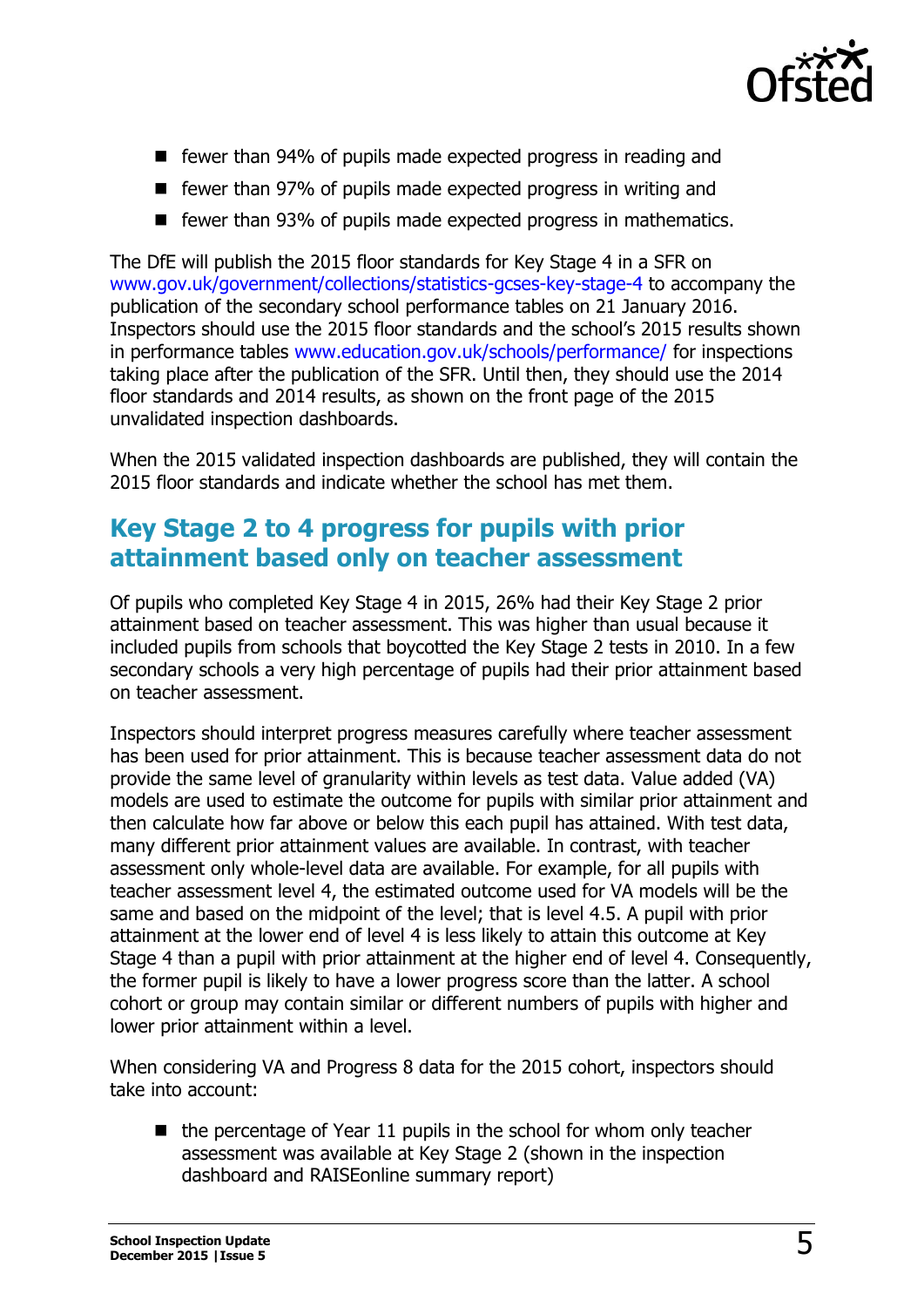

■ any information provided by the school about the prior attainment of the cohort and groups, particularly disadvantaged pupils, and their progress (such as VA figures from the RAISE ready reckoners).

Inspectors should also note that in the RAISEonline sublevel version of tables showing expected and more than expected progress, all pupils with prior attainment based on teacher assessment are shown in sublevel B.

# **Impact of English pathway on 2015 Key Stage 4 performance measures**

A small number of schools entered some pupils for an incomplete English pathway and have unvalidated 2015 figures for 5 GCSE grades A\* to C including English and mathematics (5ACEM) below their 2014 validated results. In some cases, the 2015 figures are below the attainment part of the floor standards. Where pupils take a single subject examination (language or literature) and then take only a combined English examination, they are deemed to have started on a single subject pathway that has not been completed. This takes effect when all examinations were taken in the same series, such as summer 2015, and when some were taken in an earlier series, such as one in summer 2014 and one in summer 2015. Such pupils' combined English results are not counted. Their results contribute zero to the school's 5ACEM percentage in performance tables and RAISEonline.

Inspectors have been provided with details of the schools and information about English pathways and their potential impact. Inspectors should consider the school's own information alongside published data and evidence for current pupils when evaluating outcomes and the curriculum.

## **Progress 8 scores for opt-in schools**

The provisional Progress 8 and Attainment 8 scores for the 327 schools that opted in early to these performance measures are shown in the 2015 unvalidated RAISEonline and Inspection dashboard. Although other schools have access to these measures in interactive RAISEonline, they are **not** available to inspectors for schools that have not opted in and inspectors should not request them. For opt-in schools, data for the existing measures are also shown in the Inspection dashboard, RAISEonline summary report and performance tables. When considering the outcomes of the 2015 cohort, inspectors should continue to take account of the full range of data available, including information provided by the school.

An opt-in school will be below the floor standard if its validated Progress 8 score is below -0.5 and significantly below zero (the whole of the confidence interval is below zero). This will be published in the performance tables on 21 January 2016. Whether or not an opt-in school has met the 2015 floor standard will subsequently be shown in the validated 2015 Inspection dashboard. An opt-in school with a validated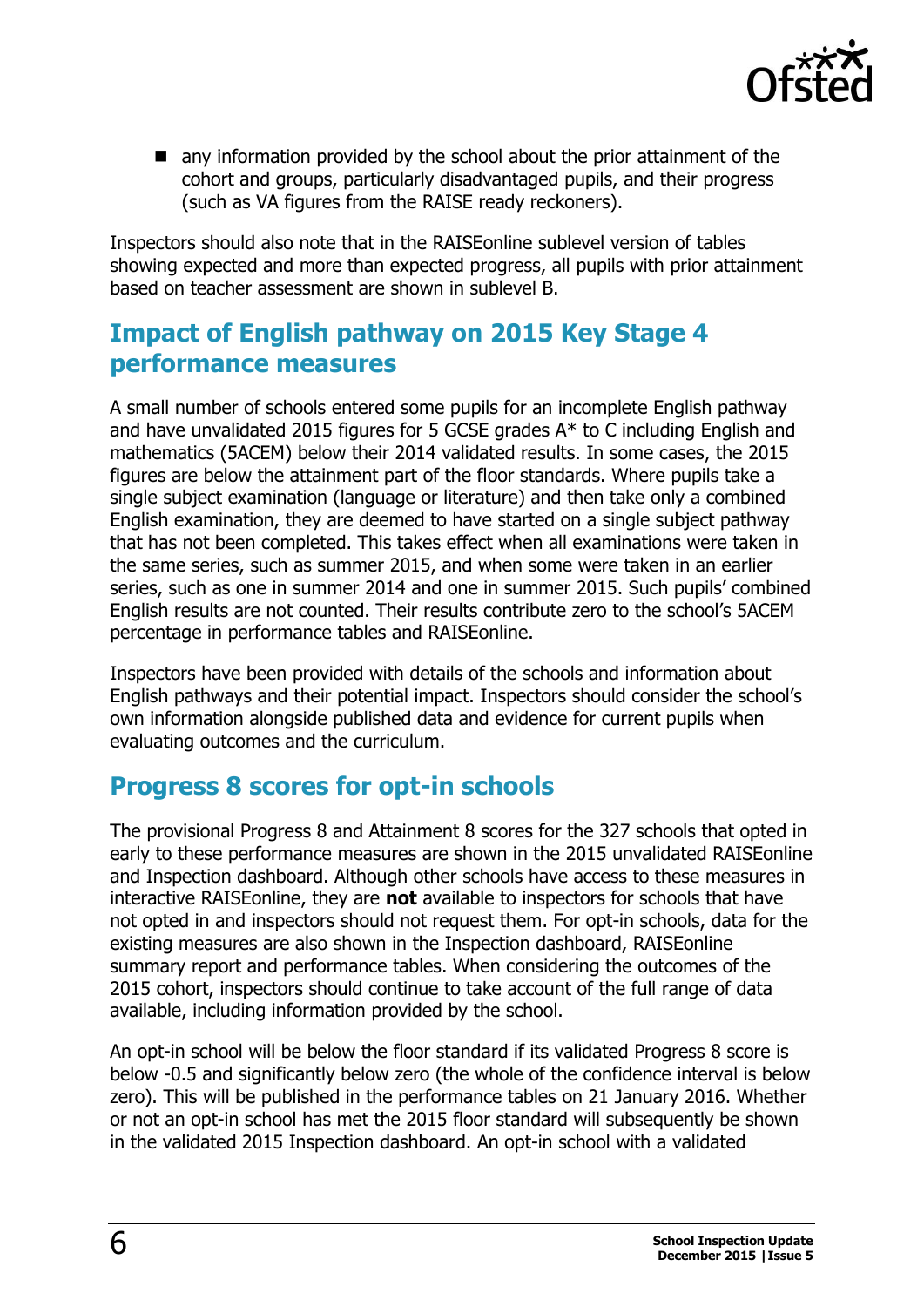

Progress 8 score of +1.0 or above will be exempt from routine inspection for the 12 months following the publication of validated scores in performance tables.

To assist schools and inspectors in considering the impact of work to raise literacy and mathematics across the curriculum, the new RAISEonline tables and scatterplots provide information on Progress 8 and Attainment 8 overall and for each element (English, mathematics, EBacc and open) of pupils with low, middle and high prior attainment in English and in mathematics.

# **Reporting on the use of PE and sport premium funding in primary school inspections**

School inspection updates 3 and 4 (issued in December 2014 and March 2015) reminded inspectors that they are required to evaluate how effectively leaders use the primary PE and sport premium funding and measure its impact on outcomes for pupils, and how effectively governors hold them to account for this.

The DfE has updated its quidance regarding this funding. The premium is provided to schools with any pupils in Years 1 to 6. Inspectors should be familiar with this guidance, which clarifies that the funding should **not** be used to cover planning, preparation and assessment (PPA) or to teach the minimum National Curriculum requirements, including for swimming.

## **Implications for inspectors**

Inspectors are required to evaluate how effectively leaders use the primary PE and sport premium and measure its impact on outcomes for pupils, and how effectively governors hold them to account for this. This must be clearly explained and summarised in the report, and a judgement of whether the premium is used effectively must be recorded.

## **[Governance handbook](https://lnks.gd/l/eyJhbGciOiJIUzI1NiJ9.eyJlbWFpbCI6Im1hdXJlZW4uY2Fycm9sbEBvZnN0ZWQuZ292LnVrIiwiYnVsbGV0aW5fbGlua19pZCI6IjEwMSIsInN1YnNjcmliZXJfaWQiOiIxNzM0Njk1NDIiLCJsaW5rX2lkIjoiNDI4NDMwMTMiLCJ1cmkiOiJicDI6ZGlnZXN0IiwidXJsIjoiaHR0cHM6Ly93d3cuZ292LnVrL2dvdmVybm1lbnQvcHVibGljYXRpb25zL2dvdmVybm9ycy1oYW5kYm9vay0tMyIsImJ1bGxldGluX2lkIjoiMjAxNTExMjYuNTE5ODA0NjEifQ.tmnnyKk_ssg_xuY4OCFyp3GLopqTB4TbcnS-ZDrnQck)**

On 26 November, the DfE published an updated version of the [Governance](https://www.gov.uk/government/publications/governance-handbook)  [handbook](https://www.gov.uk/government/publications/governance-handbook) for maintained schools and academies. This document provides advice outlining the roles and duties of school governors, trustees and academy trusts. The guidance has been updated to reflect changes to the law and education policy, including the 'Prevent' duty and what schools must publish online.

## **Implications for inspectors**

Inspectors should make themselves familiar with this updated document as it sets out the government's vision and priorities for effective school governance, and:

 $\blacksquare$  outlines the core role and functions of the board of governors in maintained schools and academies ('the board')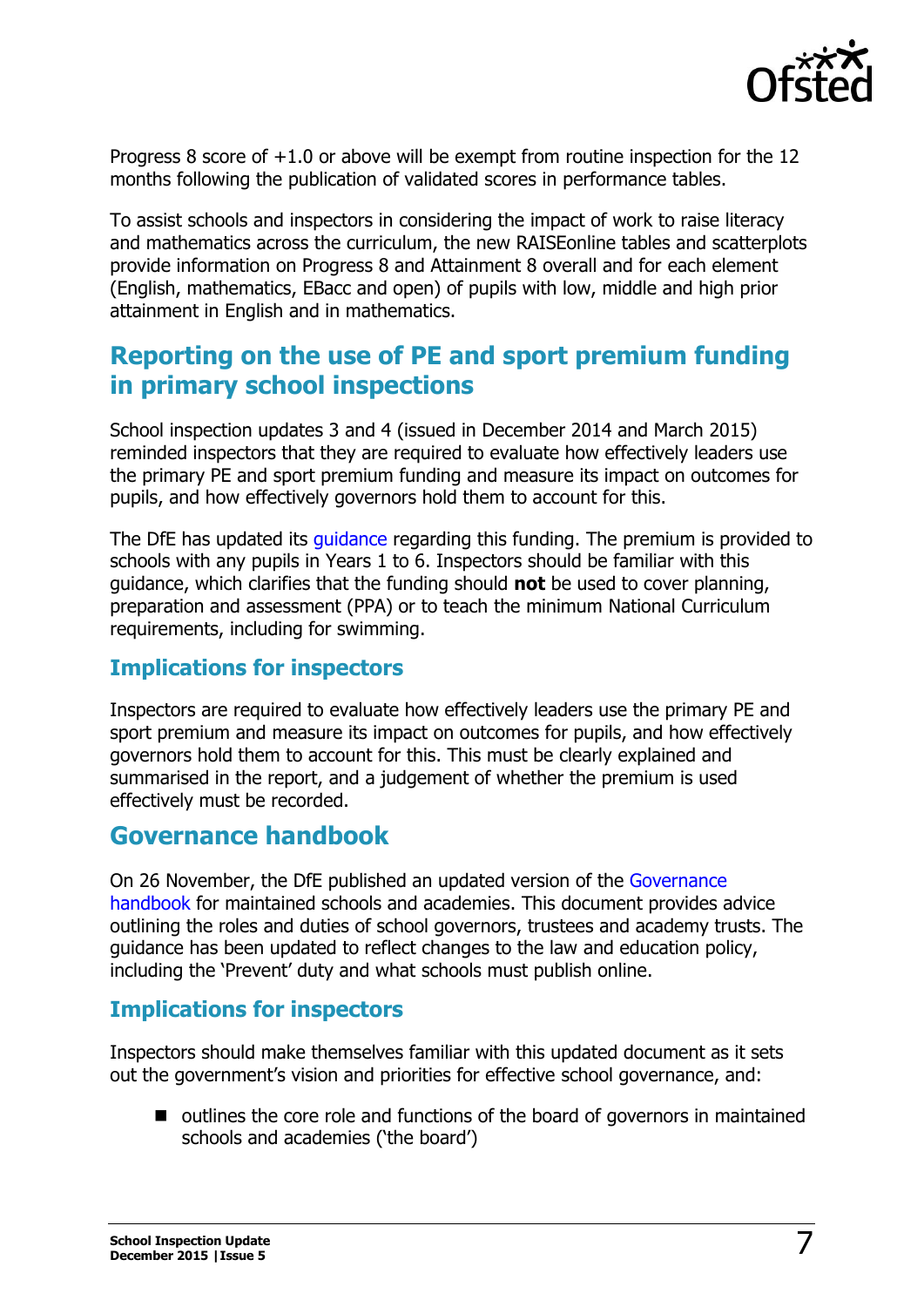

- summarises and provides a first point of reference on all the legal duties on boards, signposting to more detailed information, guidance and resources
- **P** provides information on the support available to boards to be effective.

# **Cadet units in schools**

The Cadet Expansion Programme (CEP) [www.gov.uk/guidance/cadet-forces-units](https://www.gov.uk/guidance/cadet-forces-units-information-for-state-funded-schools)[information-for-state-funded-schools](https://www.gov.uk/guidance/cadet-forces-units-information-for-state-funded-schools) was launched by the Prime Minister and Deputy Prime Minster in 2012 as a joint initiative between the Ministry of Defence and the Department for Education.

The cadet experience seeks to give young people a sense of discipline, adventure and achievement. Cadets are helped to develop responsibility, leadership, resilience and other key life skills, particularly among disadvantaged young people. School staff who volunteer to be part of the cadet unit are provided with training and can take qualifications that could help their career development.

## **Implications for inspectors**

Any government-funded secondary school can apply to join the cadet expansion programme. There are currently over 100 schools involved with a target of expansion to 500 by 2020. Inspectors are not expected to mention a cadet unit every time there is one. However, where schools can present evidence about the involvement in this initiative, it would be appropriate for the report to comment on the impact of a cadet unit on relevant aspects of the school, for example on SMSC development.

## **Global learning programme**

Following a review of the Department for International Development's (DFID) development awareness and education programmes in 2009, it was agreed that funding to help schools deliver development education should be brought under a single programme. To ensure that DFID support is consistent with education policy, separate projects are funded in each UK nation.

Every child growing up in the UK should have the chance to learn about the world around them, the facts of poverty and underdevelopment, and about the potential to build a freer and more prosperous world. The Global Learning Programme (GLP) <https://globaldimension.org.uk/glp> will work with primary, secondary and special schools across the UK to ensure that young people have this opportunity.

GLP will seek to help pupils to develop the skills needed to work in a global economy through learning about key themes of development education such as:

- knowledge of developing countries, their economies, histories and human geography
- $\blacksquare$  knowledge of the basic elements of globalisation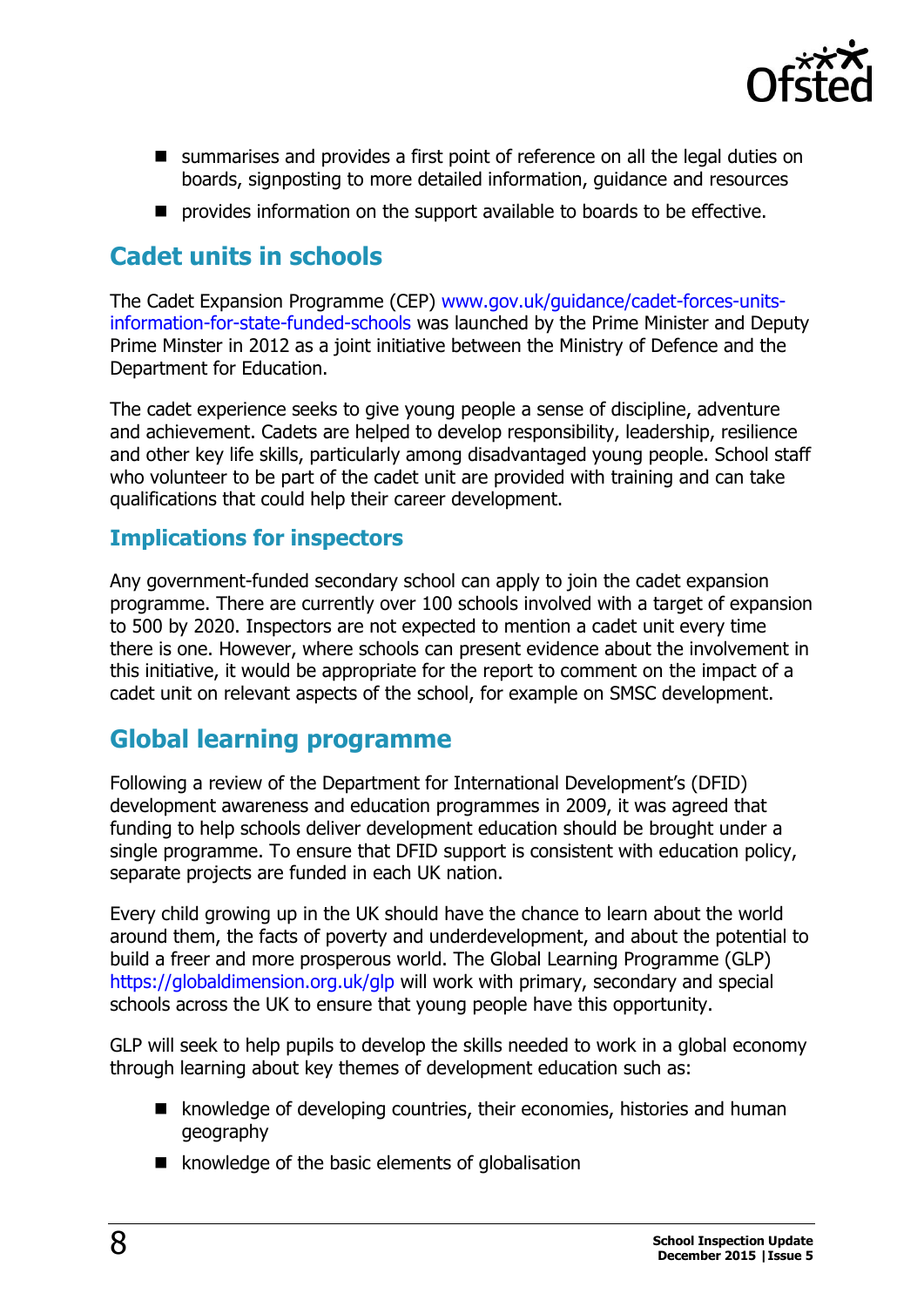

 $\blacksquare$  knowledge of different ways to achieve global poverty reduction and the arguments around the merits of these different approaches.

## **Implications for inspectors**

We are drawing your attention to the GLP as it maps onto the four Ofsted core judgements and to SMSC. Therefore, during an inspection, it should be possible for schools to set out how the GLP is contributing to their provision and outcomes for pupils. However, it is not for inspectors to ask if the school uses this programme, it would be up to the school to make the link and to present the evidence to inspectors.

## **Out-of-school education settings, call for evidence – open consultation**

Following the publication of the counter-extremism strategy, the DfE is seeking views on a proposed system for registering and inspecting out-of-school education settings, including supplementary schools. The consultation includes a call for evidence – respondents are invited to provide information on known out-of-school education settings, to help the DfE broaden their evidence base.

The call for evidence closes 11 January 2016 and details are available at this link: [www.gov.uk/government/consultations/out-of-school-education-settings-registration](http://www.gov.uk/government/consultations/out-of-school-education-settings-registration-and-inspection)[and-inspection.](http://www.gov.uk/government/consultations/out-of-school-education-settings-registration-and-inspection)

## **Government publications on school food**

The government's School Food Plan (published in 2013) sets out policies and practice that seek to improve food culture in schools, including a new food education and practical cooking curriculum, new school food standards and the introduction of universal infant free-school meals.

The following government approved resources are being used by schools in supporting their pupils to gain knowledge of how to keep themselves healthy, both emotionally and physically, including through exercising and healthy eating.

#### **Creating a Culture and Ethos of Healthy Eating: a practical guidance -**

[www.schoolfoodplan.com/wp-content/uploads/2015/09/Creating-a-culture-ethos-of](http://www.schoolfoodplan.com/wp-content/uploads/2015/09/Creating-a-culture-ethos-of-healthy-eating-Practical-Guidance-Final.pdf)[healthy-eating-Practical-Guidance-Final.pdf](http://www.schoolfoodplan.com/wp-content/uploads/2015/09/Creating-a-culture-ethos-of-healthy-eating-Practical-Guidance-Final.pdf)

This guidance seeks to help school leaders and governing bodies adopt a whole school approach to healthy eating.

#### **A checklist for headteachers:** [www.schoolfoodplan.com/checklist/](http://www.schoolfoodplan.com/checklist/)

This resource highlights different ways that headteachers can lead a change to their school's food culture.